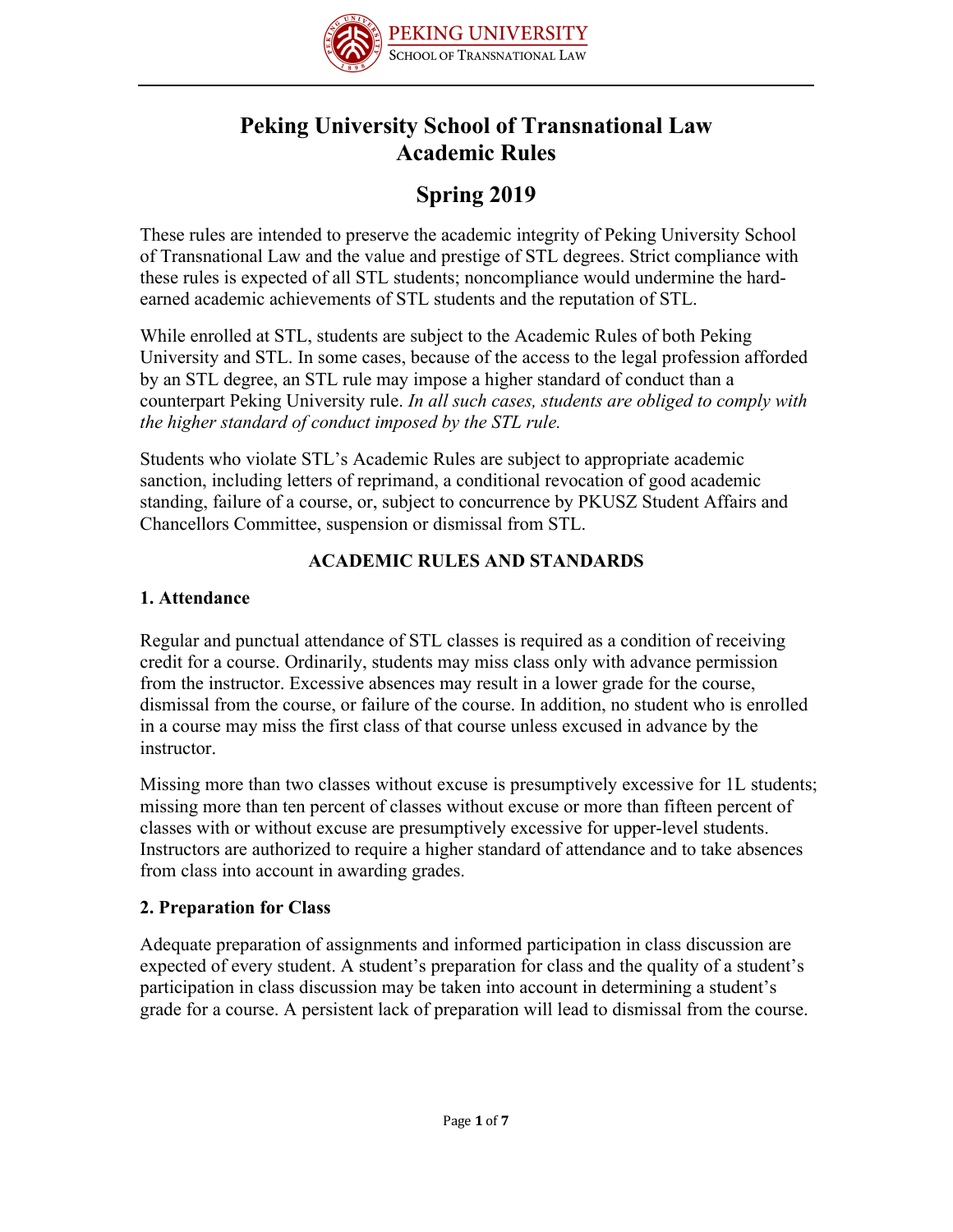

# **3. E-mail**

All STL students are required to check e-mail daily during the academic year. Most administrative and class announcements are sent via e-mail to each student's PKU STL email account. Missing an announcement because of a failure to check e-mail is never a valid excuse.

Students should create e-mail accounts with pinyin usernames (for example: wangwang@sz.pku.edu.cn or wangwang@pku.edu.cn) in place of the numerical usernames assigned on the basis of student ID numbers (123456789@sz.pku.edu.cn or 123456789@pku.edu.cn).

#### **4. Limitations on Student Employment and Internships**

J.D./J.M. students may not accept employment or internships during periods of residency that interfere with the obligations of the full-time study of law.

First and second-year J.D./J.M. students may not accept employment or internships of any kind, except that second-year international J.D./J.M. students may accept employment or internships that require no more than 20 hours work per week.

No third or fourth-year J.D./J.M. student who is in residence and enrolled full-time may accept employment or internships of any kind that exceed 20 hours per week.

LL.M. students may not during periods of residency accept employment or internships of any kind that exceed 20 hours per week without advance approval from the Dean or his or her designee.

Employment or internships are never a valid excuse for class absence.

## **5. Minimum and Maximum Credit Limits Per Academic Quarter**

To qualify for full-time status in any given quarter, a student must take and complete at least 9 credits. Part-time status is available for students during the first 13 quarters of STL's standard J.D./J.M. program or the first 9 quarters of STL's international J.D./J.M. program only with the consent of the Assistant Dean of Academic Affairs.

No students may enroll in more than 15 credits in any first, second or third quarter unless they (i) enroll in no more than a total of 18 credits of which no more than 15 are credits from J.D. courses, or (ii) the Office of Academic Affairs announces an exception before the registration period for a particular quarter due to the scheduling of required courses. No student may enroll in more than 13 credits in any fourth quarter.

## **6. Residency Requirements**

Students in STL's standard J.D./J.M. dual degree program must maintain full-time status for at least 11 quarters during STL's four-year J.D./J.M. program.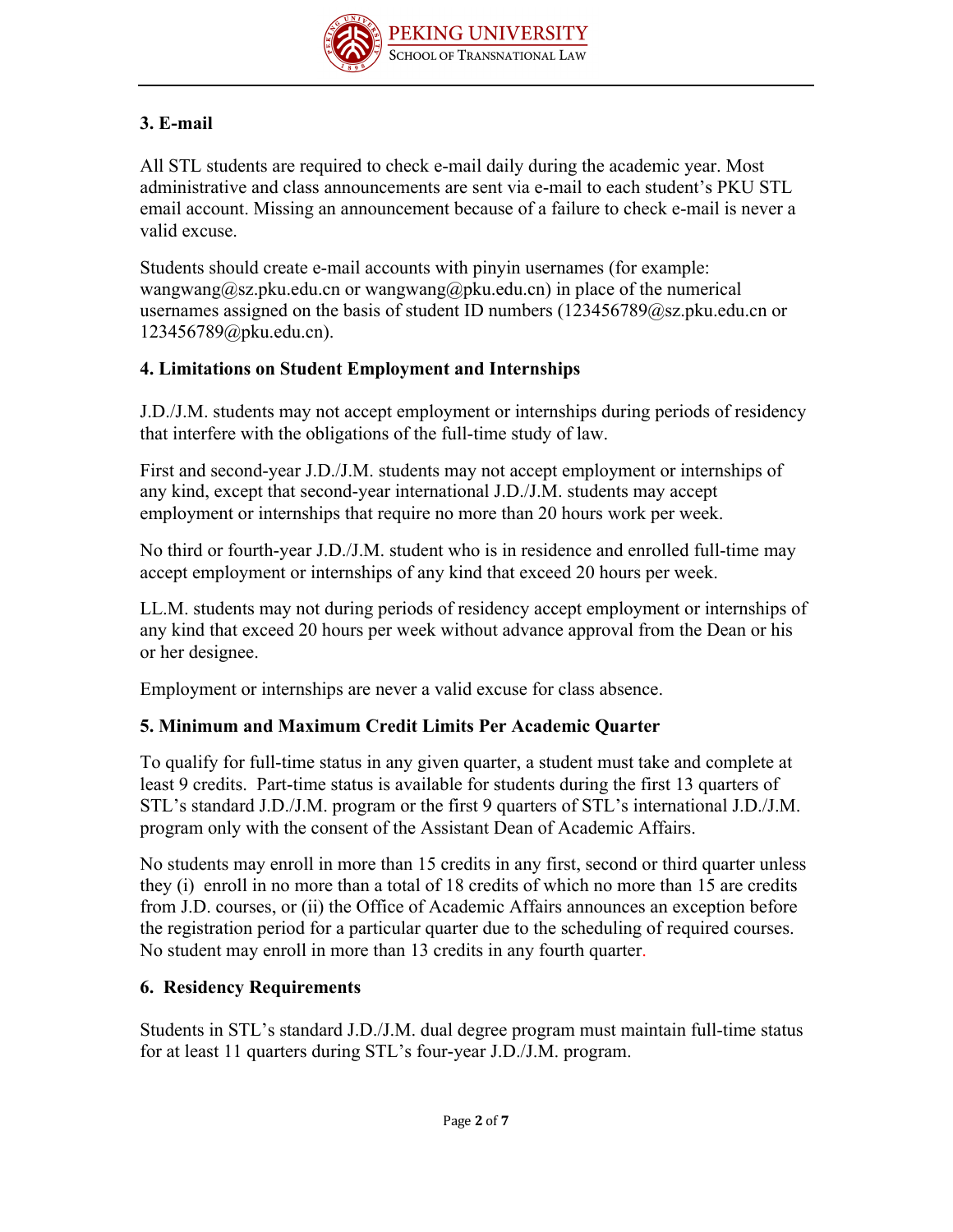

**The requirement of 11 quarters of residency is a minimum requirement.** The faculty of STL emphasize that students are encouraged to take their time to pursue their studies and should not attempt to hastily complete their academic programs.

Students enrolled in STL's J.D./J.M. program for international students must maintain full-time status for at least 9 quarters.

Students participating in approved overseas exchange programs will be credited with appropriate equivalent residency credit by the Office of Academic Affairs.

# **7. Limits on Particular Types of Credits**

No more than the specified number of the following credits may count toward satisfaction of J.D. or J.M. degree requirements:

Six credits of graduate-level courses offered by PKU academic units other than STL, but only with advance approval of the Office of Academic Affairs;

Four credits for STL law review or journal membership;

Three credits for approved moot court participation;

Nine credits for approved externships;

Four credits of independent study;

No more than one pass/fail-eligible course of four or fewer credits.

No more than 16 credits, total, of the foregoing types of credits may be counted toward J.D./J.M. degree requirements.

## **8. Required Courses**

Students are expected to take required courses in the sequence prescribed by the Law School. Dropping or deferring a required course is not permitted except in exceptional circumstances with the approval of the Assistant Dean of Academic Affairs.

# **9. Course Add and Drop Deadlines**

## Course Add Deadline

Students may add a course through the expiration the first ten percent of instructional hours of the course and before instruction begins in excess of ten percent of the instructional hours, but not thereafter absent compelling circumstances and the permission of both the instructor and Academic Affairs.

## Course Drop Deadline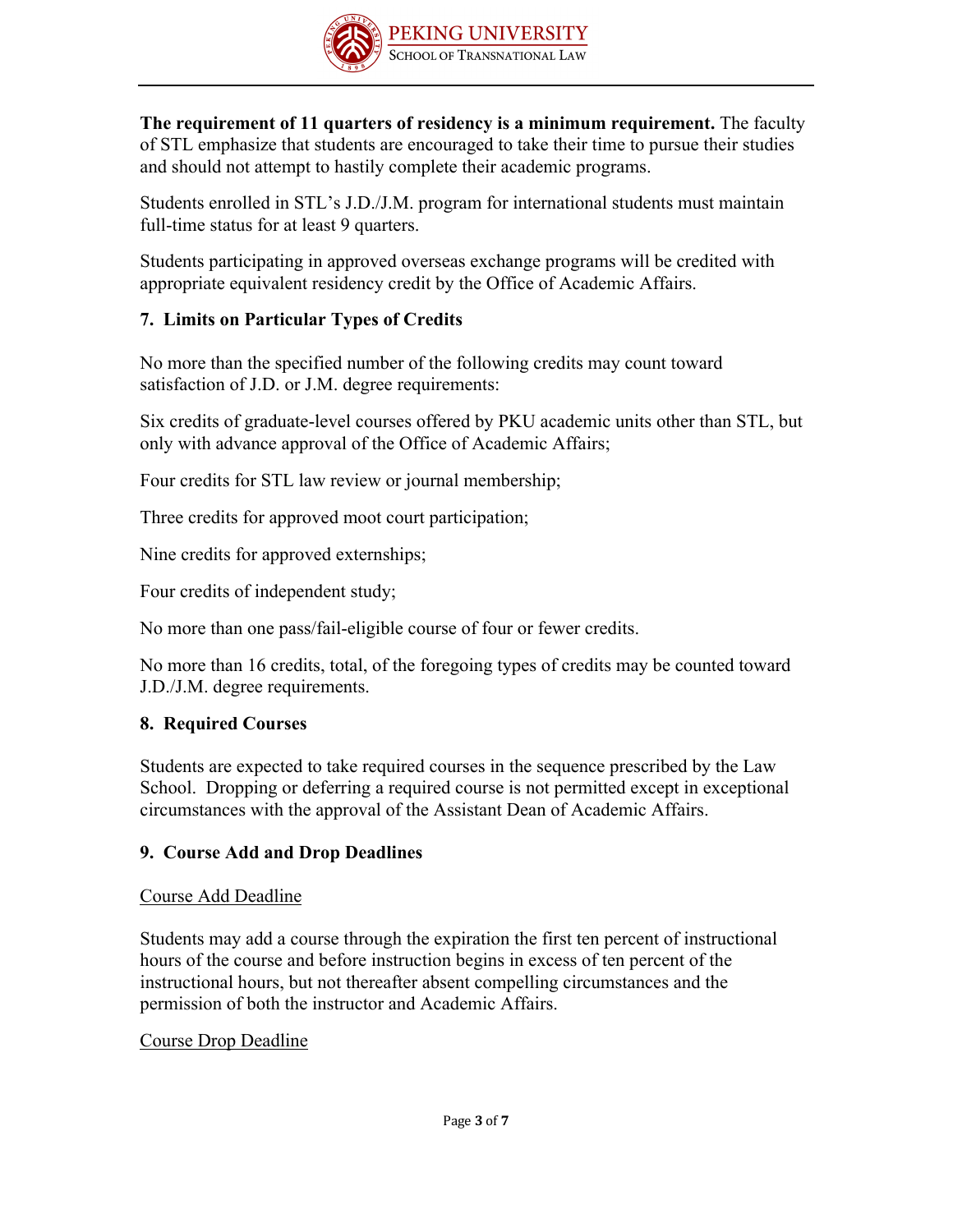

Students may drop a course during the first thirty percent of instructional hours of the course, but not thereafter absent compelling circumstances and Academic Affairs approval.

#### Consequences of Dismissal from Courses for Poor Attendance

Students who are dismissed from or fail a course for poor attendance or non-attendance will lose their enrollment priority for the following two quarters.

## **10. Auditing**

An upper-level student may audit a course with the written permission of the instructor and the Assistant Dean of Academic Affairs. First-year students may not audit courses. Auditing a course entails adherence by the student to such standards and conditions as the instructor may prescribe, except that the student is not required to submit papers or to take a final examination and is not graded. The fact that a student has audited a course shall be indicated in the official records of STL.

A student may take a course for credit that he or she previously audited for fewer than five weeks.

## **11. Grading Expectations**

## Required Courses

For required courses, the mean grade ordinarily should be no higher than B+.

Grades ordinarily should be distributed as follows:

| $A^+, A, A^-$      | 20-30% |
|--------------------|--------|
| $B+, B, B-$        | 60-70% |
| $C_{+}$ , C, C-, F | 10%    |

For required courses with enrollments of 50 and above, the instructor may award A+ grades to a maximum of 2% of the students. For required courses with enrollments below 50, the instructor may award an A+ to a maximum of one student.

## Elective Courses

For elective courses, the mean grade ordinarily should be no higher than B+.

For elective courses in which enrollment is above 20, grades ordinarily should be distributed as follows:

| $A^+, A, A^-$      | 20-30% |
|--------------------|--------|
| $B^{+}$ , B, B-    | 60-70% |
| $C_{+}$ , C, C-, F | 10%    |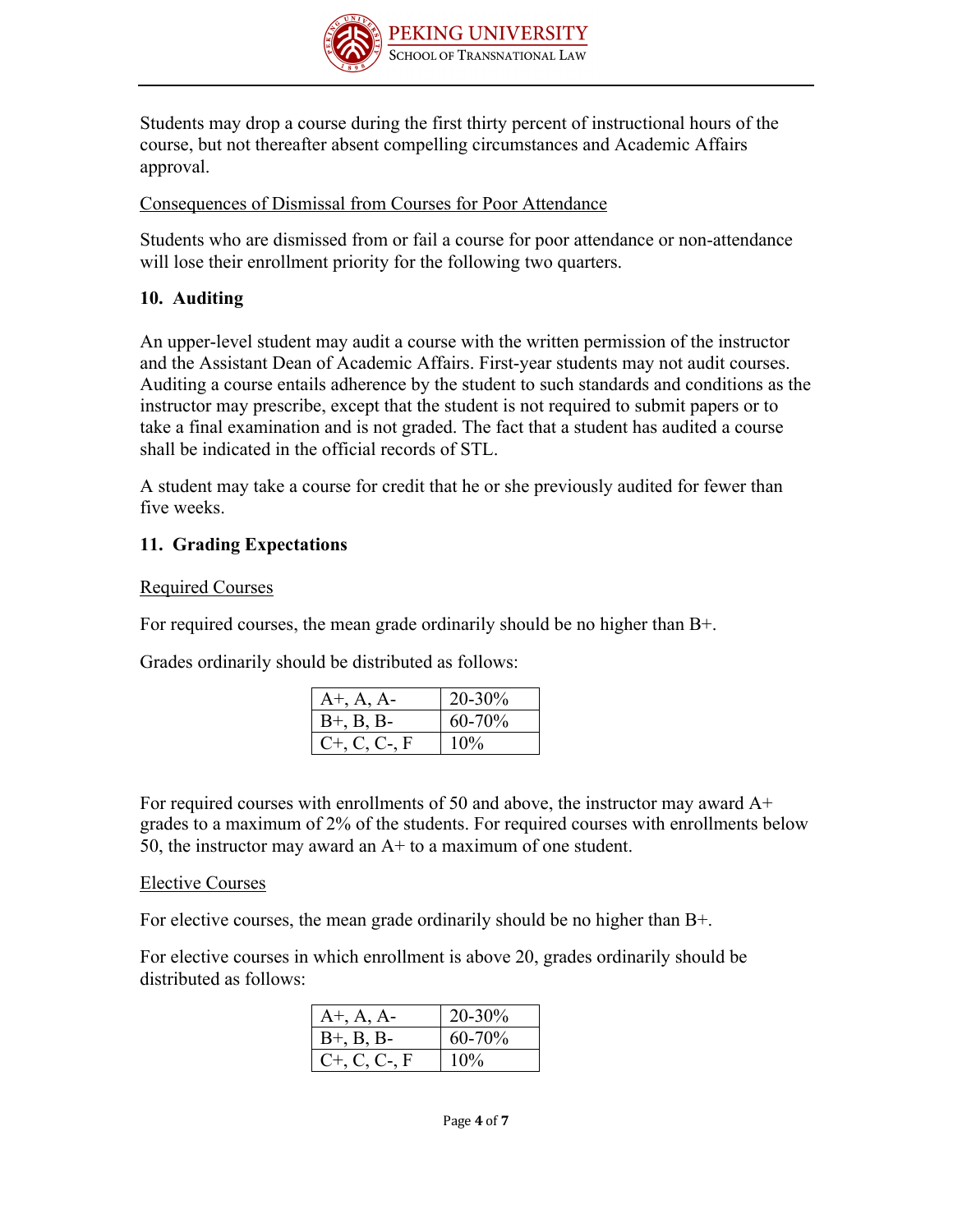

When enrollment in an elective course is 50 or above, the instructor may award an A+ to a maximum of 2% of the students. When enrollment in an elective course is below 50, the instructor may award an  $A<sup>+</sup>$  to a maximum of one student.

## Exceptional Circumstances

An instructor may award grades that diverge appreciably from the above expectations only on the basis of exceptional circumstances with the consent of the Dean or the Dean's designee.

# **12. Good Standing**

In order to remain in good academic standing, an upper-level student or LL.M. student must (i) maintain a cumulative grade point average of  $C<sup>+</sup>$  or higher, (ii) achieve a grade point average of C+ or higher in every quarter in which the student is enrolled full-time, and (iii) not receive a grade of C or lower in more than forty percent of the maximum credits in any single quarter.

In order for a first-year student to remain in good academic standing, the student must (i) maintain a cumulative grade point average of C or higher and (ii) not receive a grade of C- or lower in any course.

In order to remain in good academic standing, all students must abide by STL's academic integrity rules and the high standards for integrity and ethical conduct required by the profession of law.

# **13. Academic Probation**

The Office of Academic Affairs will notify the Dean and student of any student's failure to maintain good academic standing. A student who falls out of good academic standing shall be placed on academic probation according to terms and conditions set by the Faculty Academic Standing Committee if the student's conditional continuation in law school seems likely in the Committee's opinion to result in the student regaining good academic standing. The Faculty Academic Standing Committee shall refer to the Dean for PKUSZ processing any student the Committee deems ineligible for conditional continuation in law school and any student who fails to regain academic standing according to terms or conditions established by the Committee.

# **14. Examinations**

Students must take examinations at the scheduled dates and times. Students must refrain from scheduling other activities (employment start dates, interviews, travel, etc.) during exam periods. Exam scheduling changes are rarely granted and only where it can be demonstrated either through documentation or otherwise that (i) the request was made prior to the examination, (ii) the student contacted the Assistant Dean of Academic Affairs immediately upon learning of the conflict, and (iii) the conflict was beyond the student's control.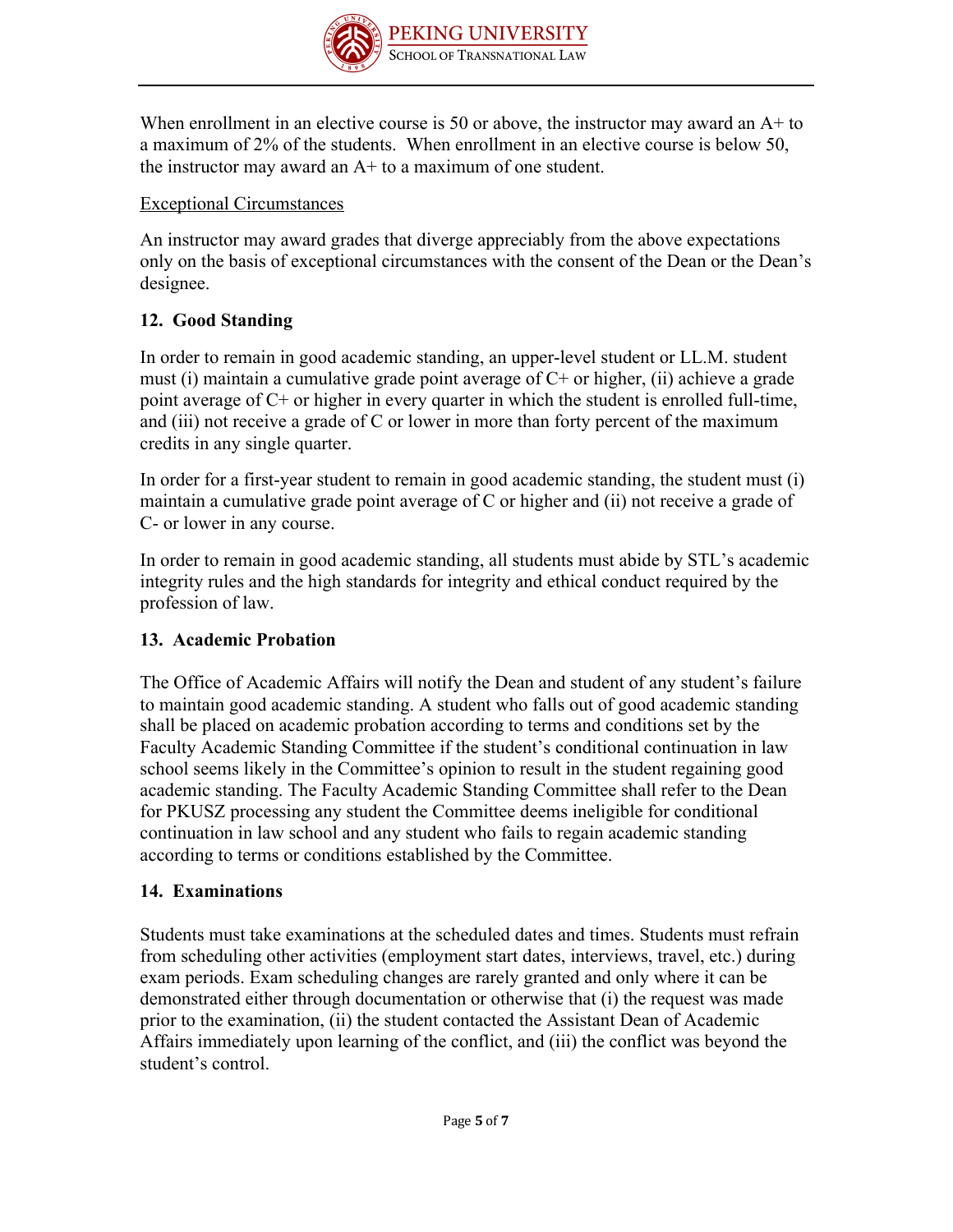

Because of the importance of anonymous grading, students must not discuss any exam scheduling or re-scheduling issues with faculty.

# **15. Dean's Citations**

For every 25 students in a class, an instructor may nominate one student to receive a Dean's Citation recognizing superior performance.

An instructor should round up to the nearest multiple of 25 to determine the number of Dean's Citations that may be awarded. For example, in a class of 20 students, an instructor may award one Dean's Citation; in a class of 45, up to two Dean's Citations; and, in a class of 90, up to four Dean's Citations.

# **16. Retaking a Failed Course**

Any student receiving a failing grade in a required course shall be required to retake the course. The failing grade shall be recorded on the student's STL transcript and included in the student's grade point average. Once a previously failed course is retaken and passed, the grade earned when the student retook the course also shall appear on the student's STL transcript and be factored into the student's grade point average.

A student may retake a failed elective course only with permission of the instructor. In such a case, both the original failing grade and retaken grade shall appear on the student's STL transcript and be factored into the student's grade-point average.

## **17. Reporting and Announcement of Grades**

Instructors are required to submit their final grades in all completed courses of a particular quarter to the Office of Academic Affairs no more than 45 days beginning from the last day of the designated examination period for that quarter.

Within a reasonable time of receipt of grades from instructors, the Office of Academic Affairs report the grades to students on the electronic system utilized by the university.

## **18. Juris Doctor Substantial Research Paper Requirement**

Every J.D. degree candidate must complete a substantial research paper (SRP). An SRP is:

- (i) a careful, extensive and original treatment of a topic that has been certified in advance as appropriate for SRP designation by a full-time member of the Law School's resident faculty (or non-resident visiting or part-time faculty member approved by the dean) who also has agreed to supervise preparation of the paper;
- (ii) submitted by a student who has taken advantage of one or more opportunities to respond to suggestions and criticism in producing the paper; and